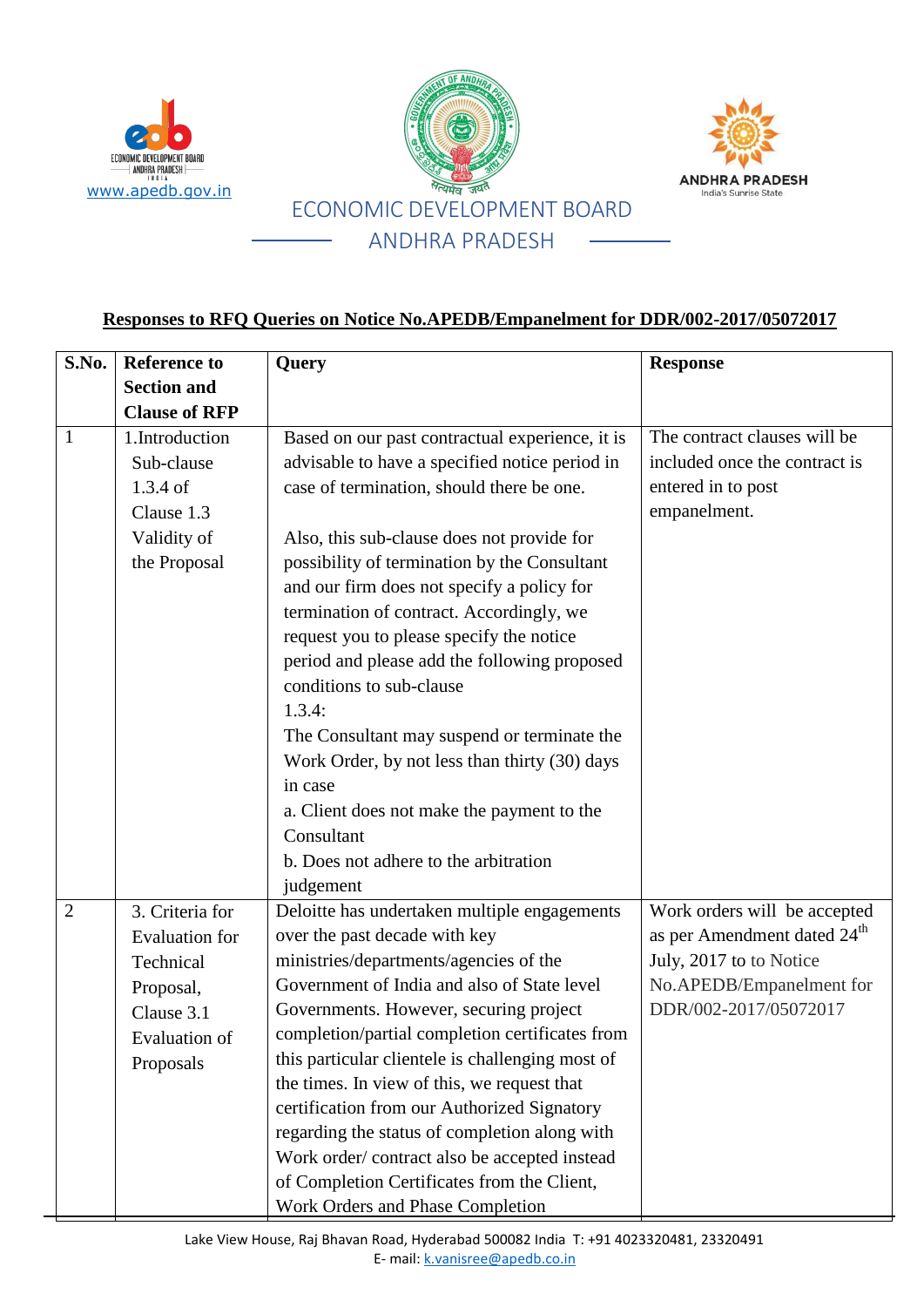





## Certificates. OR The clause to be edited wherein either of the completion certificate or work order can be provided as a confirmation against work done. The clause may read: 1.For completed assignments - Completion Certificates from the Client; Or Work Order with the fee indicated; or 2. For ongoing assignments - Work Order Or Phase Completion Certificate and fee indicated from the Client. In on-going projects the deliverable or the milestone should have been achieved successfully. 3 1.Introduction, 1.5.Schedule of Selection Process We expect the queries raised to be reverted in 3-4 working days. Considering that we will only have only 3-4 days left in completing the proposal. In order to submit a compelling proposal, we would request you to provide at least fourteen (14) days extension for proposal submission.Accordingly, kindly consider extending the submission deadline by two (2) weeks. Submission deadline has been extended to  $31<sup>st</sup>$  July, 2017. 4 2. Instructions to Applicants We request that the following proposed change be added: Accepted as per Amendment dated  $24^{\text{th}}$  July, 2017 to to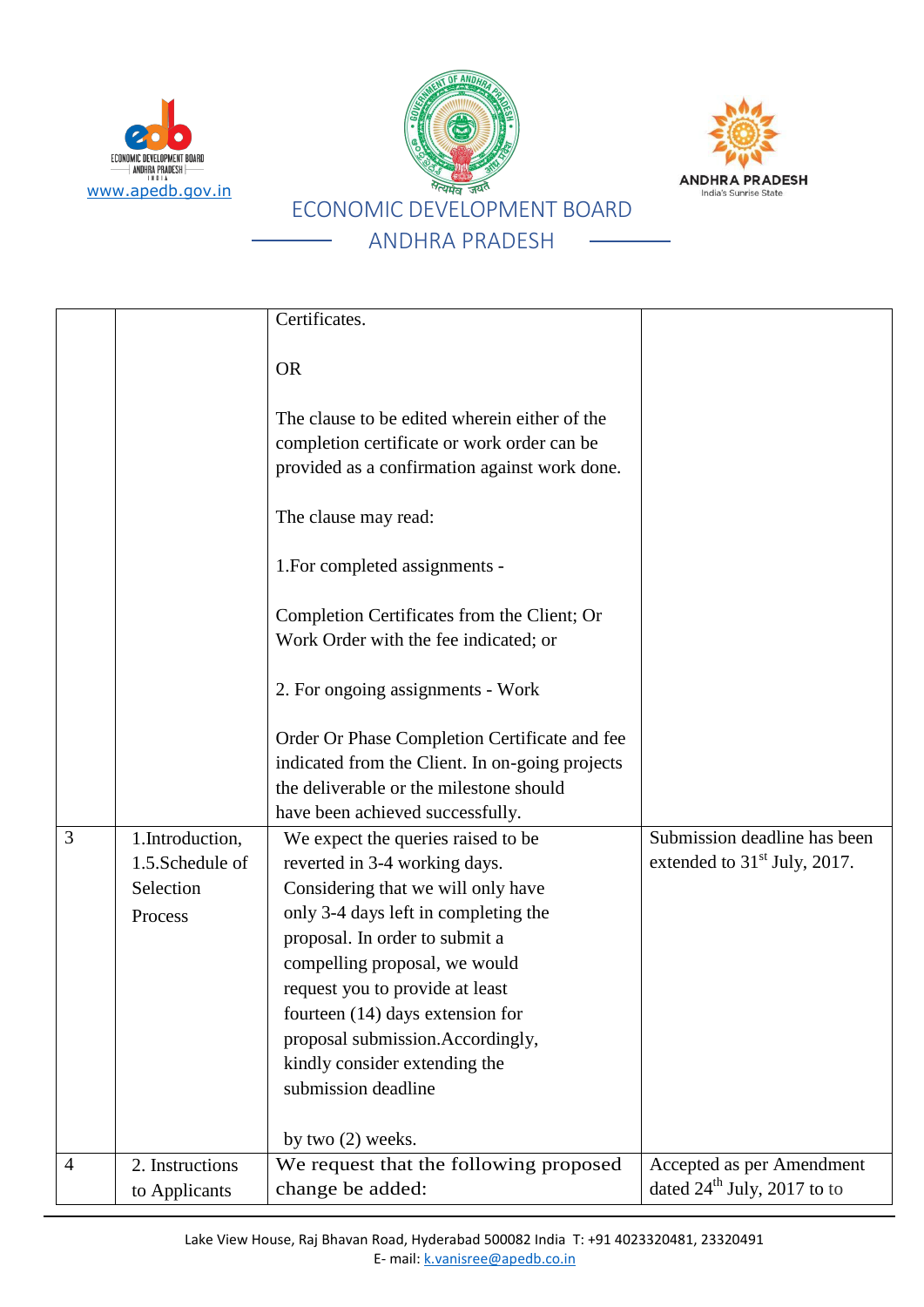





### $C$ lause 2.9 Confidentiality 2.9. Confidentiality The empanelled firm/ Company and their personnel shall not, either during the term or after expiration of this empanelment, disclose any proprietary or confidential information relating to the services, contract or business or operations of the Authority, without the prior written consent of the Authority. The confidentiality obligations shall survive the termination of this Contract / completion of services for a period of one (1) year. **Notice** No.APEDB/Empanelment for DDR/002-2017/05072017 5 Appendix I, Form 1: Letter of Proposal We request that the clauses be made applicable only to the team members being proposed as part of the project. As, given the size and scale of operations of our firm, it may be difficult to confirm/ adhere to the clause. Accordingly, please consider the suggested additional statement to each of the mentioned clauses: "Who would be working on the proposed assignment" Accepted as per Amendment dated  $24^{\text{th}}$  July, 2017 to to Notice No.APEDB/Empanelment for DDR/002-2017/05072017  $\begin{array}{c|c}\n6 & -\end{array}$  -- As per standard practices, the Consultant's liability is restricted to the amount of the contract, which is acceptable to most clients. Accordingly, we request you to add the following clause to the concerned contract and/or the RFQ: "Notwithstanding anything contained in the contract, APEDB agrees that the Consultant shall not be liable to APEDB, The contract clauses will be included once the contract is entered in to post empanelment.

for any losses, claims, damages, liabilities,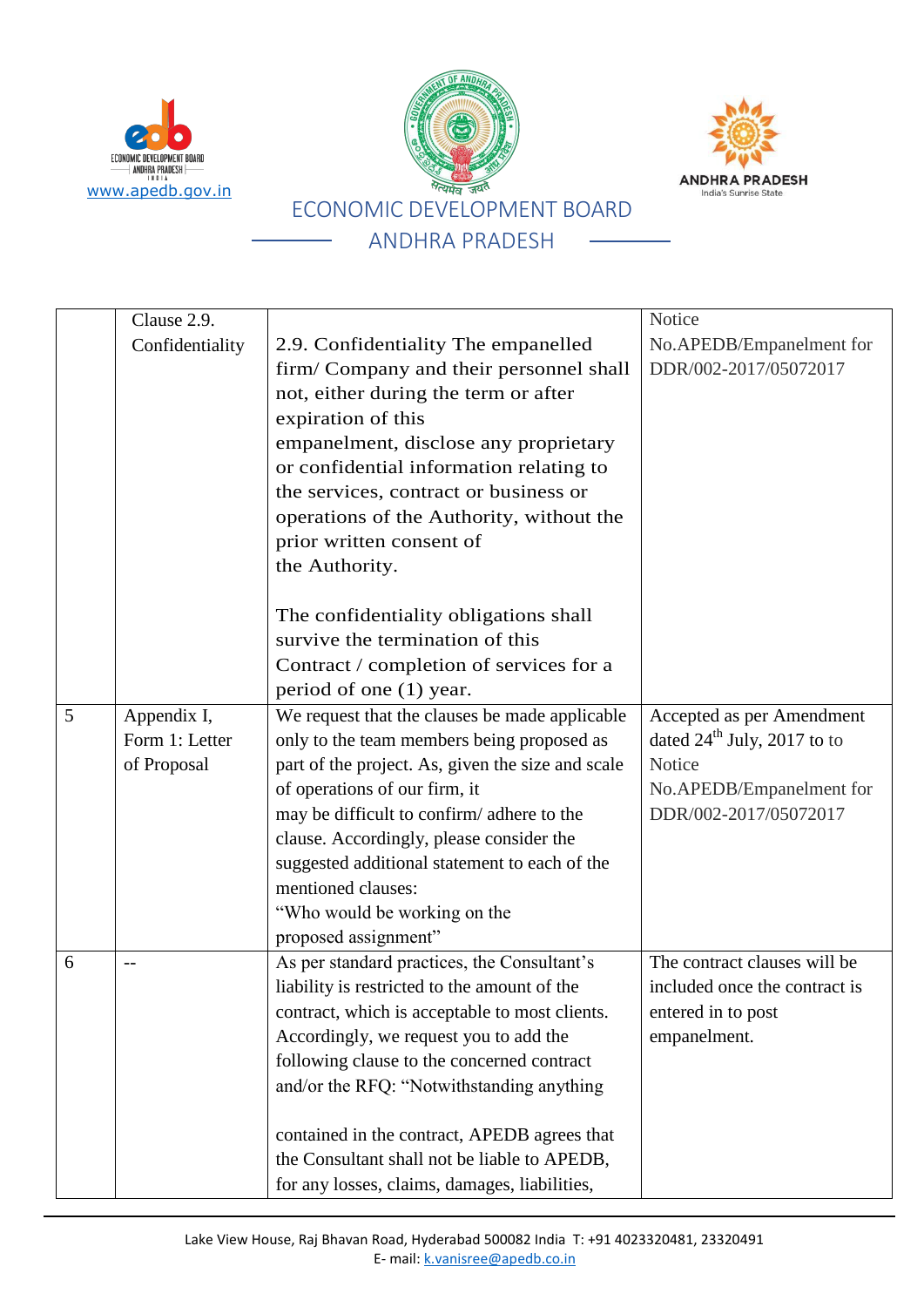





#### cost or expenses ("Losses") of any nature whatsoever, for an aggregate amount in excess of the fee paid under the contract for the services provided under the contract, except where such Losses are finally judicially determined to have arisen primarily from fraud or bad faith of the Consultant. In no event shall the Consultant, be liable for any consequential (including loss of profit and loss of data), special, indirect, incidental, punitive, or exemplary loss, damage, or expense relating to the services provided pursuant to this Contract." 7 Clause 2.1.2 Key Personnel - Qualifications for the position of Team Leader / Finance Expert / Market Assessment Expert Over the recent years, many professionals have chosen to study specialized courses offered by international / national universities in economics / international development that deal with the study of governments and the development landscape that bear strong relevance to the requirements of the position of the Team Leader. We therefore request you to consider recognizing qualifications such as Masters in Economics / Development from reputed international / national universities as part of the desired qualification for the Team Leader as well as background check specialist. A Masters degree in a relevant technical domain will be accepted as per Amendment dated  $24^{\text{th}}$  July, 2017 to to **Notice** No.APEDB/Empanelment for DDR/002-2017/05072017 8 3 Criteria for Evaluation for **Technical** Proposal, Clause  $3.2$  (b) – Eligible **Assignments** Considering the fact that the different contracts are made in different manner across companies, it's practically not feasible to put a condition on the contract type. With our experience in most of the contracts we have done single contracts for single companies. We therefore request you to consider recognizing In such cases each single contract will be awarded 1 mark.

each due diligence report as an individual